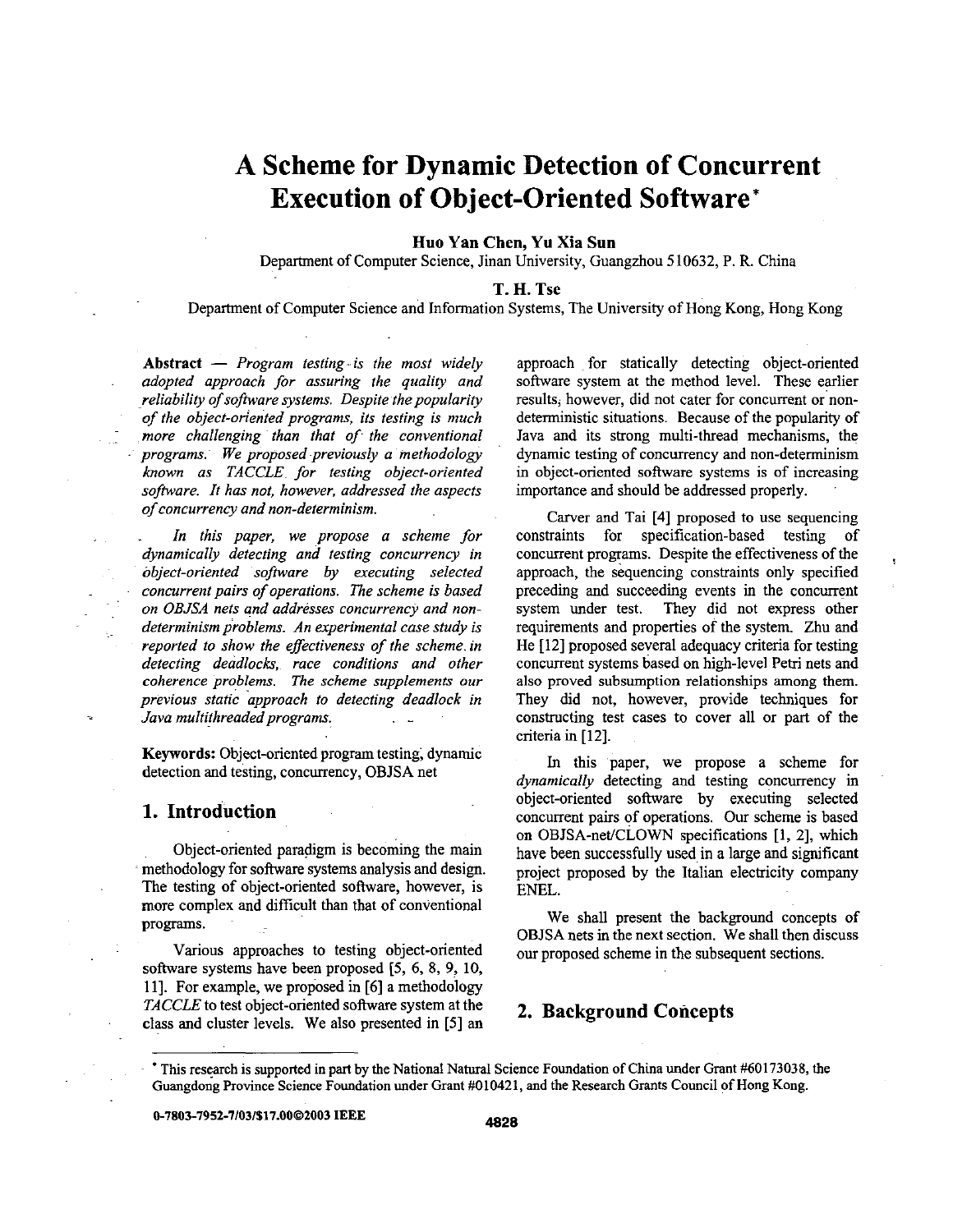To lay the foundations of the paper, we present in this section the basic concepts of OBJSA nets originally proposed in [1, 2]. We shall adhere as much as possible to the notation of *[2]* for the ease of understanding and comparison.

A *net* is a triple  $N = (P, T, F)$ , where *P*, *T*, and *F* are finite non-empty sets such that  $P \cap F = \emptyset$  and  $F \subseteq$  $(P \times T) \cup (T \times P)$ . The elements of *P*, *T*, and *F* are known as *places, transitions,* and *arcs,* respectively. In general, places are used to model conditions or system resources, and transitions are used to model operations or actions.

Let  $V = P \cup T$  be the set of *vertices* of *N*. For any  $v \in V$ ,  $^0v = \{y \mid y \in V \wedge (y, v) \in F\}$  is called the *pre-set* of v, and  $v^0 = \{y \mid y \in V \land (v, y) \in F\}$  is called the *post-set* of v.

An *extended SA net* is a tuple  $N = (P, T, F, W, \Pi)$ , where  $(P, T, F)$  is a net. Places in  $P$  are partitioned into two disjoint classes *OP* and *CP.* The elements of *OP* are called *open places* and those of *CP* are called *closed places.* Transitions in *T* are partitioned into two disjoint classes OTand *CT.* The elements of *OT*  are called *open transitions* and those of *CP* are called *closed transitions.* An arc  $f \in OF \subseteq (OP \times OT)$  $(OT \times OP)$  is said to be an *open arc.* An arc  $f \in CF \subseteq$  $(CP \times T) \cup (T \times CP)$  is said to be *closed.*  $W: F \rightarrow Nat$ is the *arc weight* function, where *Nut* denotes the set of natural numbers. In particular,  $W(f) = 1$  for every open arc f.  $\Pi$  is a partition of *P* into disjoint classes  $\Pi_1, \Pi_2, \ldots, \Pi_m$  such that every  $\Pi_i$  contains either open places only or closed places only, and for every  $t \in T$ ,  $\Sigma_{p\in(\prod_i \cap^o i)}W(p, t) = \Sigma_{p\in(\prod_i \cap^o i)}W(t, p).$ 

An extended SA net *N* is said to be *closed* if *OP* =  $OT = \emptyset$ , and *open* otherwise. The nets generated only by classes in *CP* are called *elementary subnets* of *N.* 

Given an extended SA net  $N = (P, T, F, W, \Pi)$ and an *algebraic specification SPEC* = **(S,** *Opt, Eq),*  an *OBJSA component* is a SPEC-inscribed net *(N, ins, SPEC)* with an *initial marking* (or initial state)  $M_0$ , where *ins* =  $(\varphi, \lambda, \eta)$  is a SPEC-inscription of *N* such that:

(a)  $\varphi$ :  $P \rightarrow S$  is a *sort assignment* function, which divides places into various *sorts* (or object classes) while respecting the partition  $\Pi$ . Each element of sort  $\varphi(p)$  is known as a *token*. It is of the form  $\langle n_{i,j}, d_{i,j} \rangle$ , where  $n_{i,j} \in Nt$  denotes the name of the token and  $d_{ij} \in D$  denotes its data content.

- (b)  $\lambda: T \to \Sigma_s$  is a co-respecting *arc labeling* function, which assigns labels to the arcs surrounding every transaction as follows: For every  $t \in T$ , let  $\partial t =$  $\{p_1, p_2, ..., p_a\}$  and  $t^{\circ} = \{q_1, q_2, ..., q_b\}$ . For every arc  $f = (p_i, t)$ , if f is open, its label is a variable  $x_{i,1}$ of sort  $\varphi(p_i)$ ; otherwise its label is of the form  $x_{i,1}$  <+>  $x_{i,2}$  <+> ... <+>  $x_{i,W(f)}$ , where each  $x_{i,j}$  is a variable of sort  $\varphi(p_i)$ . Let  $X_i$  be a list of variables that label the input arcs of *t*. For every arc  $f =$  $(t, q_k)$ , if f is open, its label is a term  $y_{k,1}(X_i)$ ; otherwise its label is of the form  $y_{k,1}(X_i) \leq y_{k,2}(X_i)$  $\langle + \rangle$  ...  $\langle + \rangle$   $y_{k, W(t)}(X_t)$ , where each  $y_{k,j}(X_t)$  is a term of sort  $\varphi(q_k)$ . Furthermore, for each variable  $x_{i,j} =$  $\langle n_{i,j}, d_{i,j} \rangle$  in  $X_t$ , there exists a unique term  $y_{k,r}(X_t) =$  $\langle n_{kr}^*, d_{kr}^* \rangle$  of sort  $\varphi(q_k)$  such that  $n_{kr}^* = n_{ij}$  and  $d_{kr}^* = \sigma_i(..., d_{i,j}, ...)$  for some function  $\sigma_i$  that specifies the change of the data content due to the transition *t.*
- (c)  $\eta: T \rightarrow \text{Bool}$  is an inscription function that assigns to every transaction *t* a pre-condition  $\eta(t, X_t)$  for firing it.

 $M_0$  associates with each closed place  $p$  a multi-set of tokens of sort  $\varphi(p)$ , under the condition that if the name of a token appears in the marking of a place, it must not appear in the marking of any other place of the same elementary component. An open place  $op \in$ *OP* is associated with all the possible terms of the sort  $\varphi(op)$ .

**An** OBJSA net is constructed in a bottom-up manner. **An** OBJSA component is said to be *elementary* if the underlying net *N* contains only one elementary subnet. **An** OBJSA component is said to be *open* if the underlying net *N* is open. They are constructed by composing elementary or other open components together. **An** *0BJ.A net* is a *closed*  OBJSA component, formed by composing elementary or open OBJSA components, such that the underlying net *N* is closed. Details of composition rules can be found in **[2].**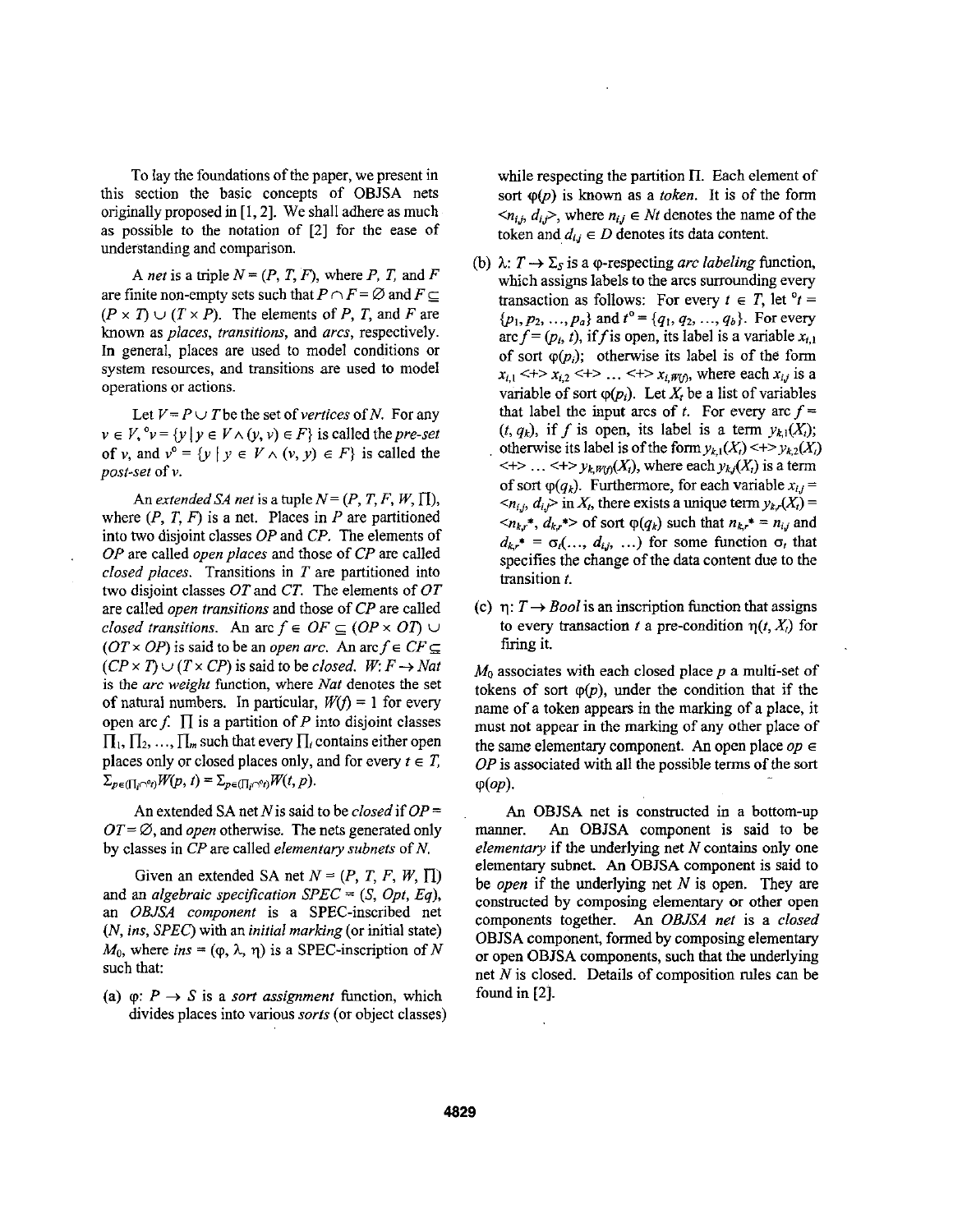

*npl, np2, ncl, nc2, nal, na2, na3, na4: ObjectName* in the *form [type: Type,* id *Nat],* where *Type* denotes the set of object sorts, *Nat* denotes the set of natural numbers,  $type \in \{p, c\}$ , *p* denotes producer, *c* denotes consumer, and *id* denotes the object identifier.

*dal, da2, da3, da4, dal\*, da2\*, da3\*, da4\*: FullMessage in* the form *[msg: Message, dest: Naf],* where *dest* denotes a destination object.  $da1^* = dp1$ .  $da2^* = nullmsg$ .  $da3^* = da2$ .  $da4^* = nullmsg$ .

 $dp1, dp2, dp1*, dp2*, nullmsg: FullMessage.$   $dp1* = nullmsg.$   $dp2* = produceMessage(np2).$ 

*dcl, dcl, dcl\*, dcl\*, null: Message.*   $dc1* = msg(da4)$ .  $dc2* = null$ .

 $pr1, pr2, pr3: Bool.$   $pr1 = (type(na1) == p) \wedge (id(na1) == id(np1)).$ 

 $pr2 = (type(na2) == p) \land (type(na3) == c) \land (dest(da2) == id(na3)).$ 

## $pr3 = (type(na4) == c) \land (id(na4) == id(nc1)).$

#### **Figure 1. OBJSA Net Specifying the System in Example 1**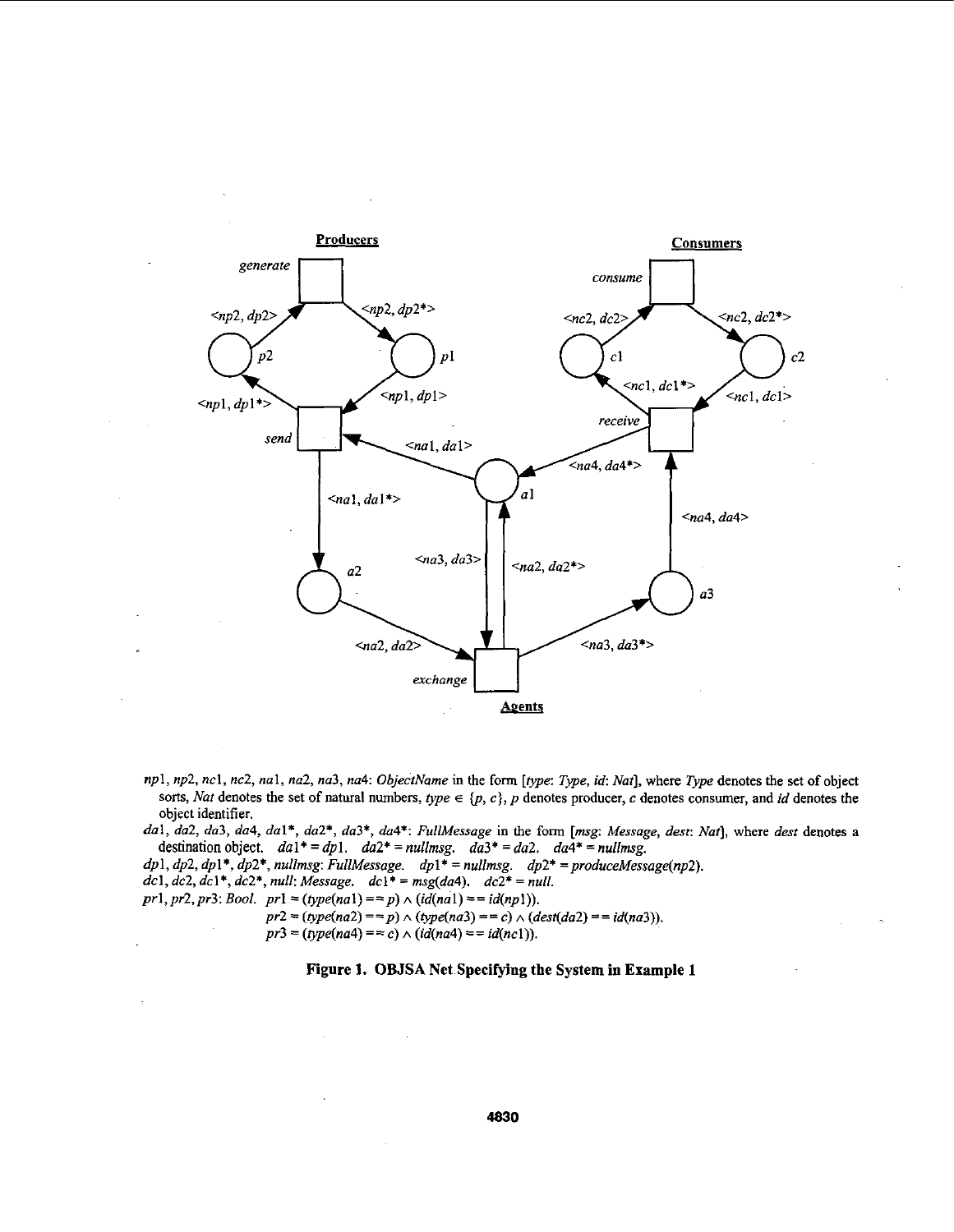Given an OBJSA component with a transition  $t \in$ *T* such that  ${}^{\circ}t = \{p_1, p_2, ..., p_a\}$  and  $t^{\circ} = \{q_1, q_2, ..., q_b\}$ , a firing mode for t is an assignment function  $\beta_t: X_t \to$  $T_{\varphi(p_i)}$  that associates a ground term of sort  $\varphi(p_i)$  to every variable  $x_{i,j}$  in the list  $X_i$ .

Given a firing mode  $\beta_t$ , for each place  $p \in P$ , *IN(p, t)* is defined as follows: (a)  $IN(p, t) = \{ \beta_i(x_{i,i}) \}$  $j = 1, 2, ..., W(p, t)$  if  $p = p_i \in {}^{\circ}t \cap CP$ ; (b)  $IN(p, t) =$  ${\beta_i(x_{i,1})}$  if  $p = p_i \in {}^{\circ}t \cap OP;$  (c)  $IN(p, t) = \emptyset$ otherwise. Given a marking M, a transition  $t \in T$  and a firing mode  $\beta_t$ , we say that *t* is  $\beta_t$ -enabled at *M* if, for each place  $p_i \in {}^{\circ}t$ ,  $IN(p_i, t) \subseteq M(p_i)$  and  $\eta(t, \beta_i) = true$ .

An enabled transition at the initial marking  $M_0$  of an OBJSA net is called a source transition. Starting with  $M_0$ , the number of times that a source transition can be consecutively fred is known as the index of the source transition. A source transition with the largest index **is** called the greatest source transition.

In order to help readers understand OBJSA net concepts, we give here an example adapted from **[2].**  After we have discussed our scheme in Sections **3** and **4,** we shall revisit this example in an experimental case study in Section *5.* 

**Example 1.** Suppose a system comprises **5**  producers and **4** consumers asynchronously exchanging messages through a network of  $5 + 4$ agents. The constituents of the system can be specified by OBJSA open components Producers, Consumers, and *Agents,* respectively. The OBJSA net specifying the system is shown in Figure 1. Its initial marking  $M_0$  is as follows:

- *M&2)* = {<[p, I], *nullmsg>,* <[p, 21, *nullmsg>,*  <[p, **31,** *nullmsgz,* +, **41,** *nullmsgz,*   $\{[p, 5], nullmsg>\};$
- $M_0(c2) = \{ \langle c, 1 \rangle, \text{null} \rangle, \langle c, 2 \rangle, \text{null} \rangle,$ <[c, **31,** *null>,* <[c, **41,** *null>};*

 $M_0(a1) = \{ \leq [p, 1], nullmsg >, \leq [p, 2], nullmsg >, \}$  $\leq [p, 3], nullmsg>, \leq [p, 4], nullmsg>,$ <[p, **51,** *nullmsgz,* <[c, 11, *null>,* <[c, **21,** *null>,*   $\langle [c, 3], \text{null} \rangle, \langle [c, 4], \text{null} \rangle;$ 

$$
M_0(p) = \emptyset
$$
 for  $p \in P - \{p2, c2, a1\}.$ 

#### **3. OurScheme**

This section describes our scheme for dynamically detecting and testing concurrency in object-oriented software by simultaneously executing selected concurrent pairs.

Given an OBJSA net *Osn,* let *Mi* be a reachable marking. If two transitions  $t_{i1}$  and  $t_{i2}$  (or their corresponding operations) can be fired simultaneously at  $M_i$ , we say that  $t_{i1}$  and  $t_{i2}$  are a *concurrent pair* at  $M_i$ . In formal terms,  $t_{i1}$  and  $t_{i2}$  are a concurrent pair at  $M_i$  if and only if  $(t_{i1}$  and  $t_{i2}$  are enabled respectively) and  $\neg \exists p \quad (p \in \n\begin{array}{c} \circ_{t_{i1}} & \cap \n\end{array} \n\begin{array}{c} \circ_{t_{i2}} & \wedge \n\end{array} \n\forall \beta_t (IN(p, t_{i2}) \not\subset M_i(p) -1)$  $IN(p, t_{i1}))$ . For simplicity, let  $I1$ ,  $I2$ , and  $M$  denote *IN(p, t<sub>il</sub>), <i>IN(p, t<sub>i2</sub>)*, and *M<sub>i</sub>(p)*, respectively. It can easily be proved that if  $I1 \subseteq M$  and  $I2 \subseteq M$ , then (a)  $I2$  $\subset M$  - Il implies  $I1 \cap I2 \neq \emptyset$  and (b)  $I2 \subset M$  - Il if and only if  $I_1 \not\subset M - I_2$ . Hence, the expression  $IN(p, t_2) \not\subset M_i(p) - IN(p, t_i)$  above can be replaced by  $IN(p, t_{i}) \not\subset M_{i}(p) - IN(p, t_{i2})$ . In other words,  $t_{i1}$  and  $t_{i2}$ will be a concurrent pair at  $M_i$  if and only if  $(t_i)$  and  $t_2$ are enabled respectively) and  $\neg \exists p \ (p \in {}^{\circ} t_{i1} \cap {}^{\circ} t_{i2} \land )$  $\forall \beta_i (IN(p, t_{i1}) \subset M_i(p) - IN(p, t_{i2})).$ 

Let  $\tau$  be a sequence of individual or concurrent transitions. The notation  $M_i \xrightarrow{\tau} M_j$  means that, starting with the marking *Mi,* we can consecutively fire the transitions in  $\tau$  to obtain the marking  $M_i$ . When  $\tau$  is *null,*  $M_i = M_j$ . The notation  $M_i \xrightarrow{t_i ||t_{i2}} M_j$ means that simultaneously firing  $t_{i1}$  and  $t_{i2}$  at  $M_i$  will obtain the marking  $M_i$ . In fact,  $M_i \xrightarrow{t_i | l_i t_{i2}} M_i$  can be taken as a test case.

If  $M_0 \xrightarrow{i} M_i$ , where  $M_0$  is the initial marking of *Osn*, we say that  $M_i$  can be reached by  $\tau_i$ . Thus, the test case  $M_i \xrightarrow{t_i || t_{i2} \rightarrow M_i} M_i$  can be written as  $\tau_i \cdot t_{i1} || t_{i2}$ , which means that we can reach  $M_i$  if we start from  $M_0$ , consecutively fre the individual or concurrent transitions in  $\tau_i$ , and then simultaneously fire the concurrent pair  $t_{i1}$  and  $t_{i2}$ .

Let  $t_0$  be the greatest source transition of a given OBJSA net *Osn. Our* scheme for selecting concurrent test cases of the form  $M_i \xrightarrow{t_i || t_{i2} \rightarrow M_{i+1}}$ , or  $\tau_i \cdot t_i || t_{i2}$ , contains the following steps: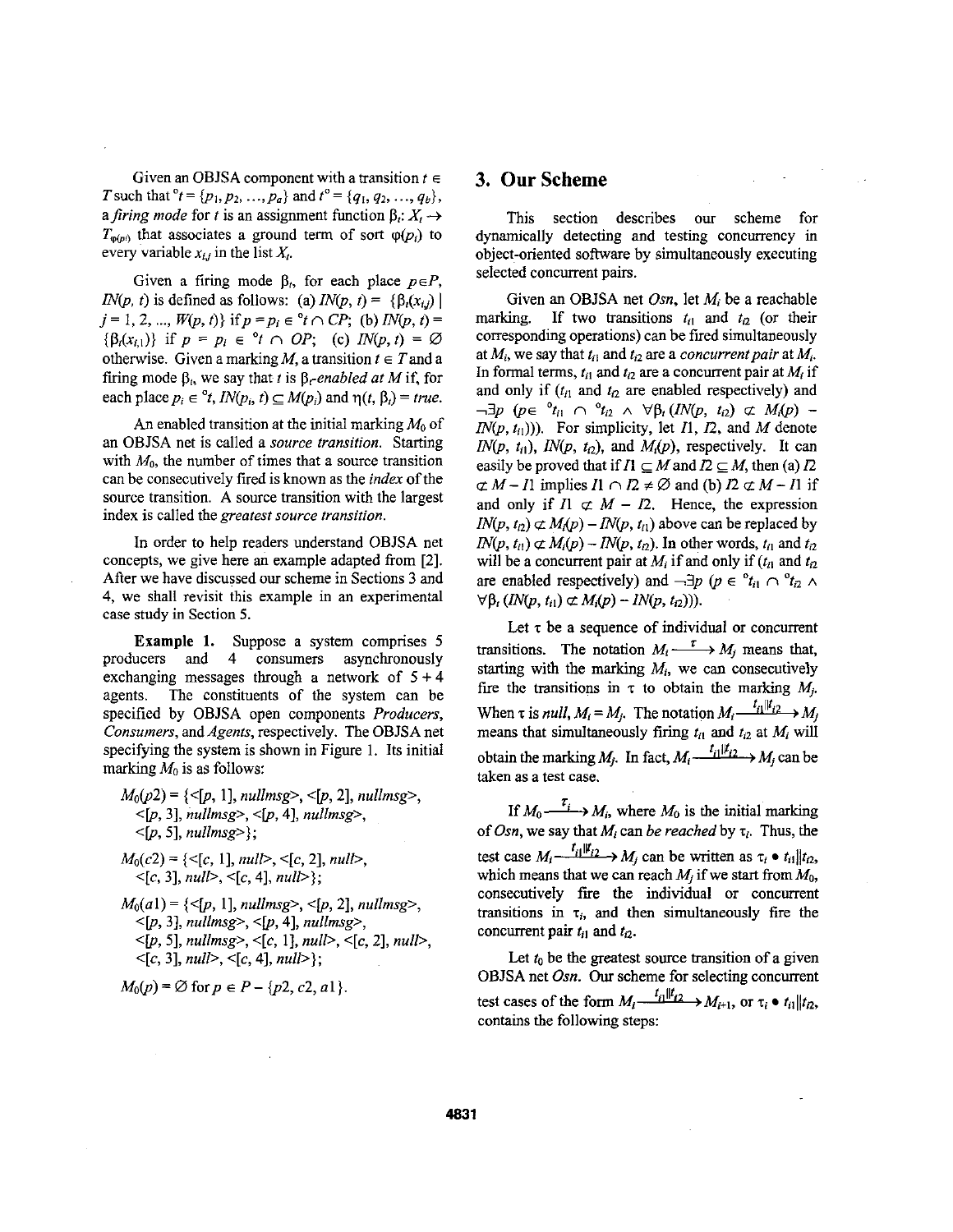(1) set  $M_c := M_0$ ,  $T_c := \{t_0\}$ ,  $\tau_c := null$ , and  $i := 1$ ;

(2) if there is a sequence  $(t_0, t_1, \ldots, t_k)$  of transitions in  $T_c$  (where  $k \leq |T_c|$ ) such that, starting with  $M_c$ , we can reach  $M_i$  after firing  $t_0 \bullet t_1 \bullet \dots \bullet t_k$ , that is,  $M_c \xrightarrow{t_0 \cdot t_1 \cdot \ldots \cdot t_k} M_i$ , and if we can find  $t_{i_1}$  $(\notin T_c)$  and  $t_{12} \in T_c$ ) that can be fired simultaneously at  $M_i$ , then {

 $M_i \frac{t_{i1} || t_{i2}}{ } \to M_{i+1}, T_c := T_c \cup \{t_{i1}\}, \tau_i := \tau_c \bullet t_0$ return a test case  $\tau_i \bullet t_i || t_i$ ; 1;  $\bullet$  *t*<sub>1</sub>  $\bullet$  ...  $\bullet$  *t*<sub>k</sub>, and  $\tau_c := \tau_i \bullet t_{ii} || t_{i2}$ ;

else exit from the scheme;

 $(3)$  *i* := *i* +1;

if we can find  $t_{i1}$  ( $\notin T_c$ ) and  $t_{i2}$  ( $\in T_c - \{t_0\}$ ) that can be fired simultaneously at *Mi,* 

then {

 $M_i \frac{t_{i1} || t_{i2} }{ \sqrt{t_{i1} + t_{i2}}}$   $M_{i+1}, T_c := T_c \cup \{t_{i1}\}, \tau_i := \tau_c$ , return a test case  $\tau_i \bullet t_{i1} || t_{i2};$ go to **(3);**  }; else set  $M_c := M_i$  and go to (2); and  $\tau_c := \tau_c \bullet t_{i1} || t_{i2};$ *0* 

# **4. Discussions**

We presented in [7] an approach to detecting deadlocks in Java multithreaded programs. It constructs Calling Hierarchy Diagrams and Lock-Calling-Suspend Diagrams from the programs under test, and then analyzes special properties to determine whether is there are potential deadlocks in the programs. The approach is *static* and *white-box based.*  It cannot, **for** instance, find deadlocks due to dynamic binding.

As **a** supplement to the approach described in [7], the scheme introduced in the last section of this paper is for detecting and testing concurrency in object-oriented software by executing selected concurrent pairs of operations. It is *dynamic* and *black-box based.* It can detect deadlocks due to dynamic binding.

Because of non-determinism in concurrent programs, we must use *replay techniques* to execute each test case  $\tau_i$ .  $t_i$ <sub>ll</sub>lt<sub>p</sub> obtained in the proposed scheme. Details of replay techniques can be found in [3].

**Our** approach can expose various errors due to concurrency, such as deadlocks, race conditions, and other coherence problems. The scheme can be applied not only to Java programs, but also to programs of other languages that support concurrency.

# **5. Experimental Case Study**

Applying the above scheme to Example 1, we obtained the following test cases:

> $\tau_1 \bullet t_{11}$   $t_{12} = t_0 \bullet t_1$   $t_0$ ;  $\tau_2 \bullet t_{21}$   $|t_{22} = t_0 \bullet t_1| |t_0 \bullet t_2| |t_3;$  $\tau_3 \bullet t_{31} || t_{32} = t_0 \bullet t_1 || t_0 \bullet t_2 || t_3 \bullet t_3 || t_2;$  $\tau_4 \bullet t_{41}$ || $t_{42} = t_0 \bullet t_1$ || $t_0 \bullet t_2$ || $t_3 \bullet t_3$ || $t_2 \bullet t_4$ || $t_3$ ;

where  $t_0$  = generate,  $t_1$  = send,  $t_2$  = exchange,  $t_3$  = receive, and  $t_4$  = consume.

We implemented a Java system consisting of *5*  producers and **4** consumers as specified in Example 1, and then injected deadlocks, race conditions and other coherence problems into the program. All the injected faults were revealed **by** our approach.

#### **6. Conclusion**

**We** have presented a black-box and dynamic scheme for detecting and testing concurrency in object-oriented sofhvare by executing selected concurrent pairs of operations based on OBJSA-net specifications. *An* experimental case study has also been reported. More case studies and experiments will be conducted as future research.

#### **Acknowledgement**

We would like to express our thanks to Shuang Quan Li for the implementation and experiments in the case study.